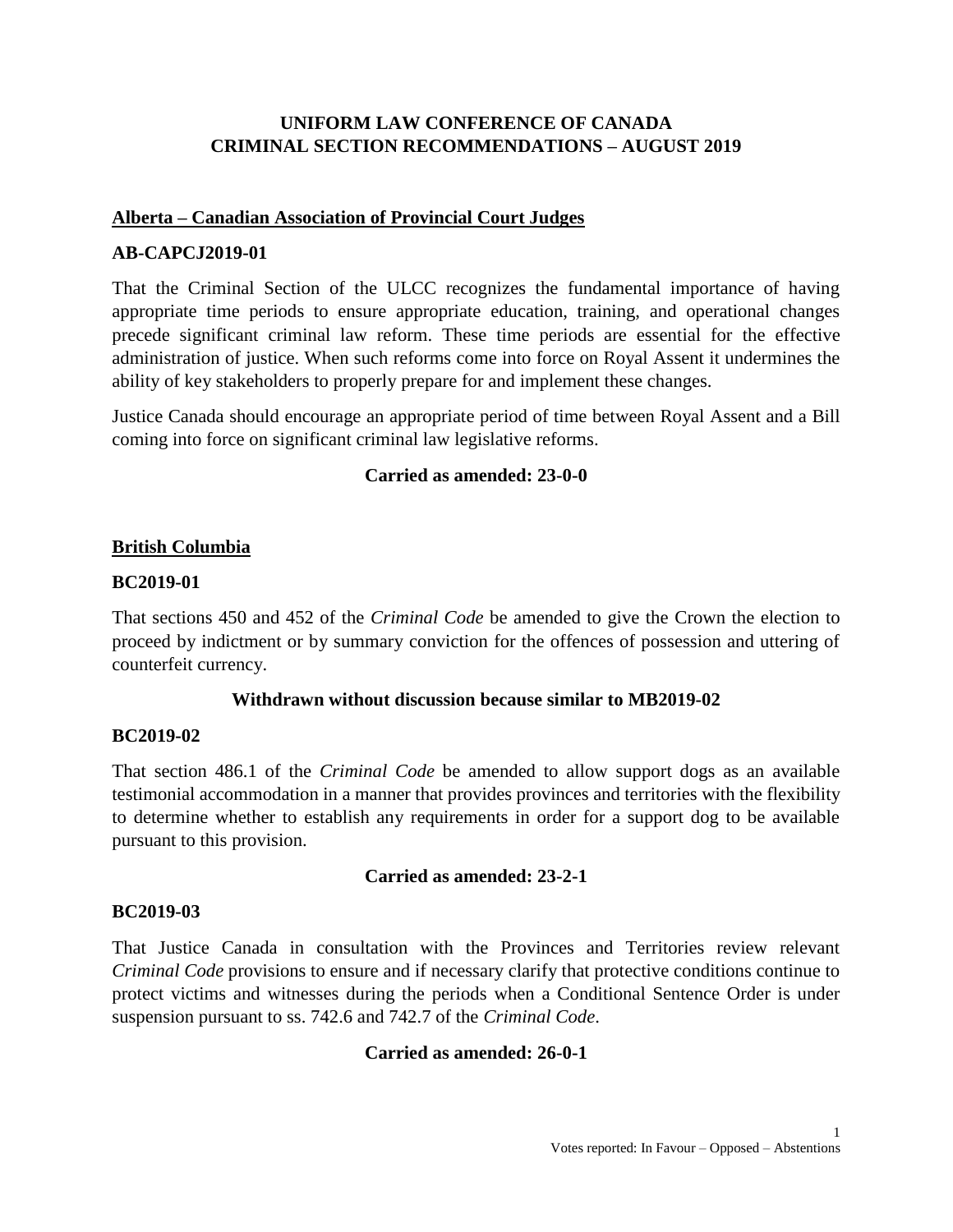### **Canada – Canadian Bar Association**

# **Can-CBA2019-01**

That provincial Attorneys-General consider offering direction to prosecutors about laying charges and conduct of prosecutions for HIV non-disclosure that is consistent with the 2018 federal Directive to the Public Prosecutions Service of Canada in light of evolving medical science, while still recognizing the independence and constitutional role of each Attorney General to administer criminal justice in their individual jurisdictions.

# **Amended recommendation withdrawn following discussion of the mandate of the Criminal Section**

# **Can-CBA2019-02**

Amend as necessary section 770 of the *Criminal Code*, Form 33, and any other provisions governing bail to ensure that the forfeiture process is clear, streamlined and efficient across Canada.

### **Carried as amended: 27-0-0**

# **Can-CBA2019-03**

That all regions adopt an Independent Adjudication model of decision-making on Prison Discipline with corresponding legislation and enabling regulations.

# **Withdrawn following discussion of the mandate of the Criminal Section**

### **Can-CBA2019-04**

That the federal government legislate fair pay for federal prisoners with cost of living increases established each year.

### **Withdrawn following discussion of the mandate of the Criminal Section**

### **Can-CBA2019-05**

That Justice Canada officials work with counterparts at Immigration, Refugees and Citizenship Canada to propose amending subsection 64(2) of the *Immigration and Refugee Protection Act* to replace the words "six months" with "two years less a day".

# **Amended recommendation withdrawn following discussion of the mandate of the Criminal Section**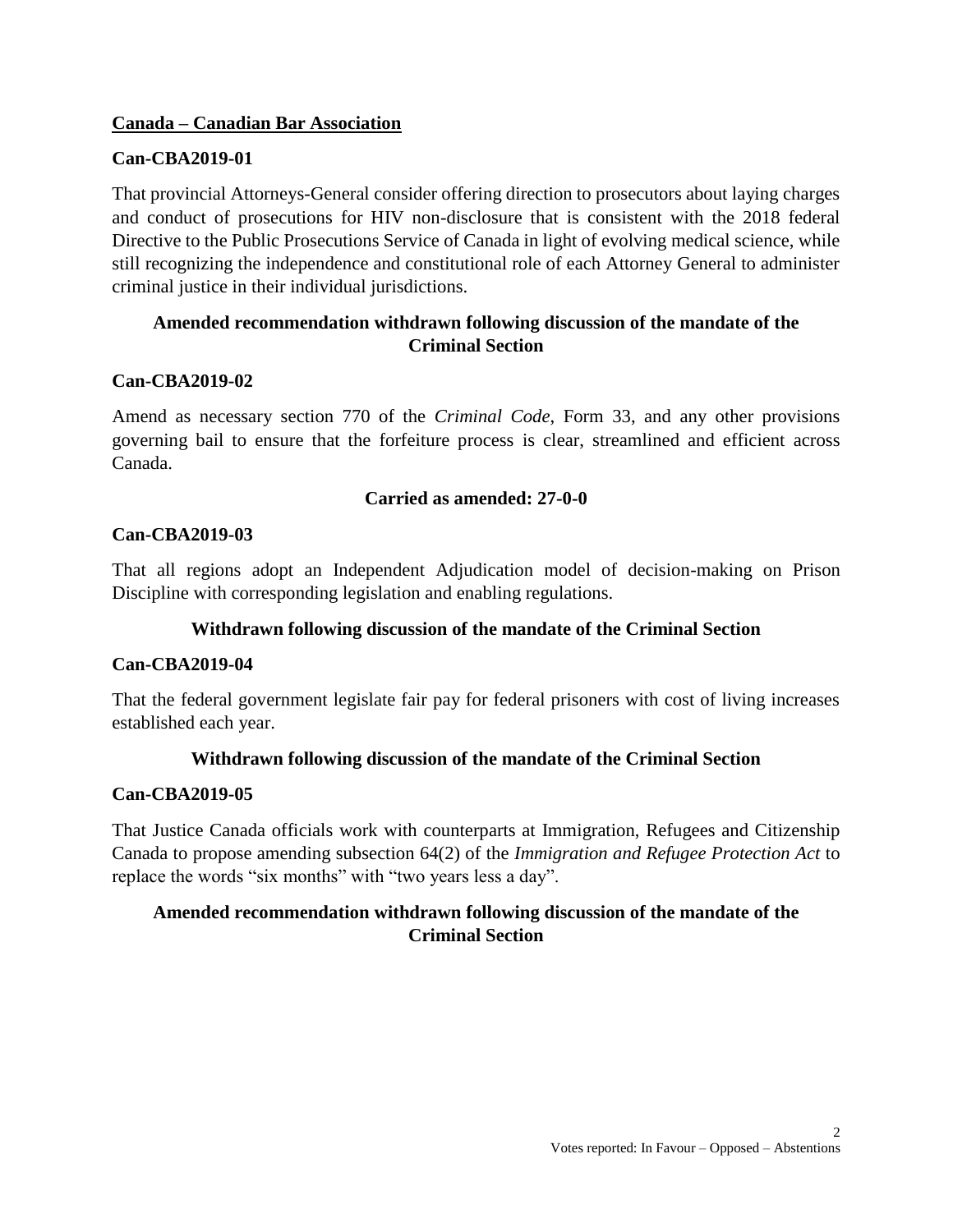## **Canada – Public Prosecution Service of Canada**

## **Can-PPSC2019-01**

That Justice Canada, in consultation with the provinces and territories and, as necessary relevant stakeholders, examine options for amending the *Criminal Code* in a manner consistent with the *Canadian Charter of Rights and Freedoms*, to permit law enforcement officers acting under lawful authority to access data contained on seized electronic devices, that is encrypted and/or protected by a password, biometric key or other similar security measure.

# **Carried as amended: 15-10-2**

# **Can-PPSC2019-02**

That Justice Canada review the entire scheme enacted under the *Journalistic Source Protection Act* (*JSPA*) to ensure that it operates properly with the other criminal law processes it implicates, including the application process in section 488.01 of the *Criminal Code* as it relates to wiretap authorizations as well as the scope of the definition of "journalist" in the *Canada Evidence Act*.

### **Carried as amended: 26-0-1**

# **Can-PPSC2019-03**

That Justice Canada study section 703.2 of the *Criminal Code* to consider the inclusion of a procedure for substituted service on an organization.

### **Carried as amended: 27-0-0**

### **Manitoba**

### **MB2019-01**

That Justice Canada examine whether the language used in sections 745(b) and 745.51 of the *Criminal Code* can be changed to more clearly express Parliament's intention as it relates to:

- i. The meaning of "previously been convicted of," in relation to the period of parole ineligibility for those sentenced to life imprisonment; and
- ii. The meaning of "already been convicted of," in relation to whether periods of parole ineligibility for those convicted of murder are to be served consecutively.

### **Withdrawn following discussion**

### **MB2019-02**

Both possession (s. 450) & uttering (s. 452) of counterfeit money should be hybridized to allow the Crown the option of summary proceedings.

# **Carried: 20-0-5**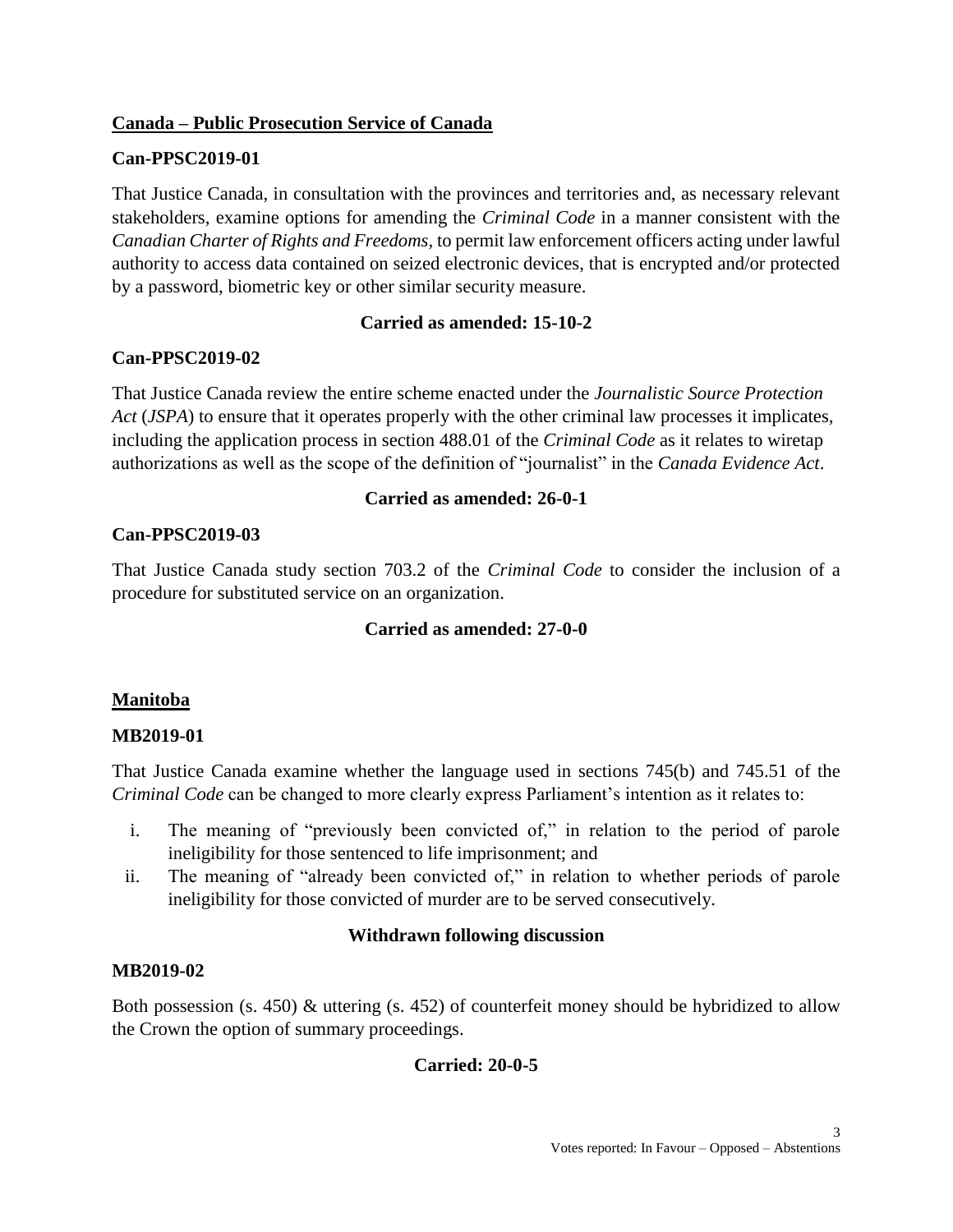#### **Ontario**

#### **ON2019-01**

That Justice Canada, in consultation with Provinces and Territories, examine ways to define a less serious sub-category of the offence of Robbery (s. 344 of the *Criminal Code of Canada*) that would have a maximum penalty of ten years' imprisonment or less.

#### **Withdrawn following discussion**

#### **ON2019-02**

That the *Criminal Code of Canada* be amended to increase the monetary limit for the offence of Theft Under/Over (s. 334) and other property-related offences with a monetary limit (e.g., Possession of Property Obtained by Crime (ss. 355 and 355.5), False Pretences (s. 362(2)), Fraud (s. 380(1)), and Mischief to Property (s. 430(3)) from \$5,000 to \$10,000.

#### **Carried: 21-0-5**

### **ON2019-03**

It is recommended that the *Criminal Code* be amended to provide for sealing orders in relation to exhibits or other material that contain child pornography or intimate or voyeuristic images. Consideration should be given to whether this provision should include other sensitive material that may not be covered by these terms.

#### **Carried: 26-0-0**

#### **ON2019-04**

It is recommended that the *Criminal Code of Canada* be amended so that a witness in a prosecution for identity theft (s. 402.2) or identity fraud (s. 403) can provide evidence by way of affidavit or solemn declaration that the identity information in the possession of or used by the accused pertains to a person other than the accused. Consideration should also be given to creating a comparable evidentiary provision (affidavit or solemn declaration) for the offence in section 56.1 relating to identity documents.

#### **Carried as amended: 17-2-4**

#### **ON2019-05**

That Justice Canada, in consultation with the provinces and territories, examine the offence of luring a child in s. 172.1 of the *Criminal Code* in the wake of the decision of the Supreme Court of Canada in *R v Morrison*, 2019 SCC 15, striking down subsection 172.1(3).

#### **Carried as amended: 22-0-2**